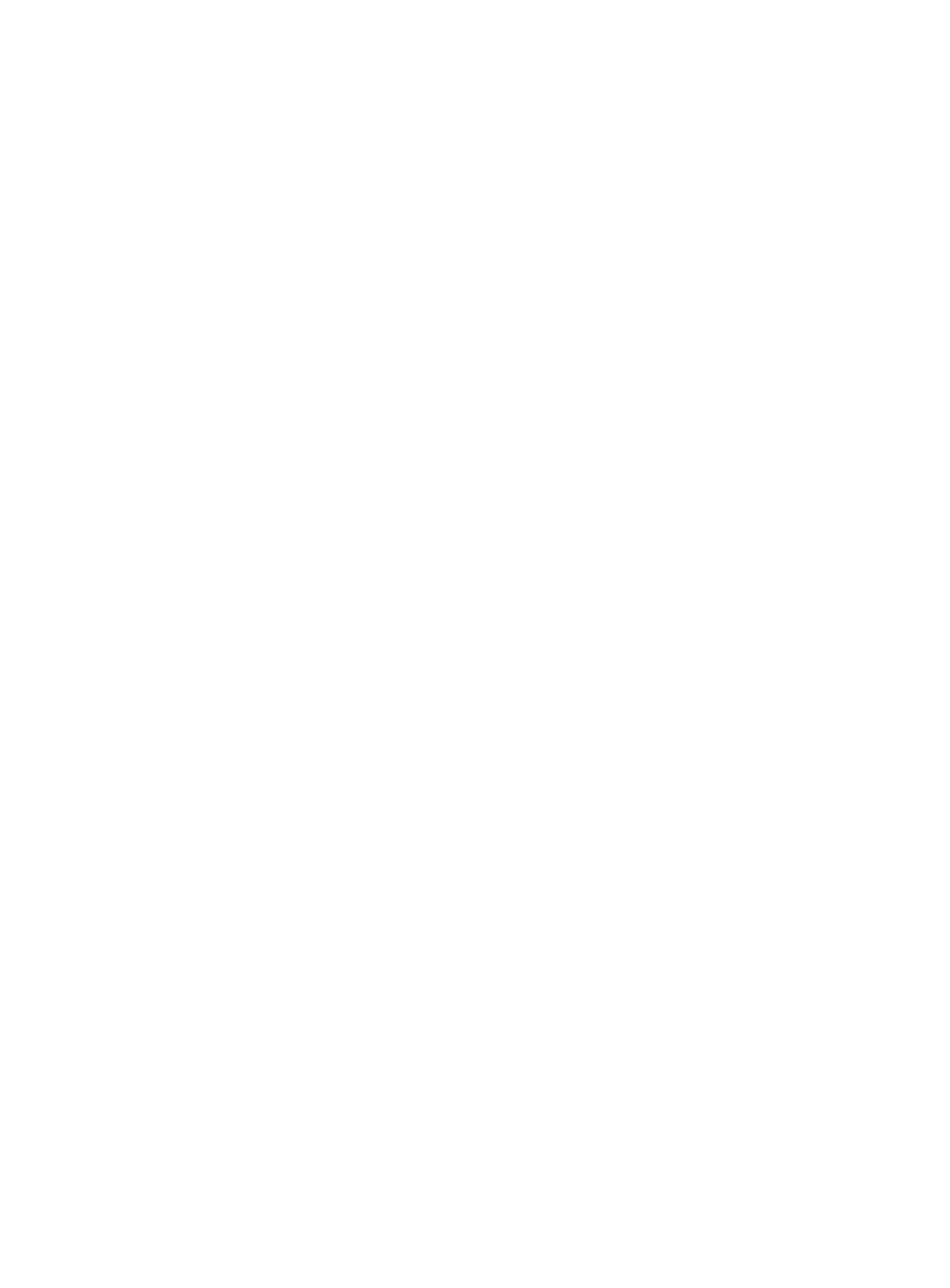## **table of contents**

| <b>Executive Summary</b>                       |                 |  |
|------------------------------------------------|-----------------|--|
| <b>1 Introduction and Context</b>              | 4               |  |
| 2 Spectrum Requirements Across Multiple Layers | 5               |  |
| 3 The Need for Globally Harmonised 5G Spectrum | 7               |  |
| 3.1 C-band (3300-4200 MHz and 4400-5000 MHz)   | 7               |  |
| 3.2 High Frequency Bands                       | 8               |  |
| 3.3 Other Frequency Bands for 5G               | 9               |  |
| <b>4 5G Industry Progress</b>                  | 10              |  |
| 4.1 5G Industry Progress Around the World      | 10 <sup>°</sup> |  |
| 4.2 5G Band Specification                      | 10 <sup>°</sup> |  |
| <b>5 Regulations to Support 5G Innovation</b>  | 12              |  |
| 5.1 5G Spectrum Licensing                      | 12              |  |
| 5.2 5G Regulation Technical Enablers           | 12              |  |
| 6 Long-term Trends - Industry Convergence      | 15              |  |
| <b>7 Recommendations</b>                       | 16              |  |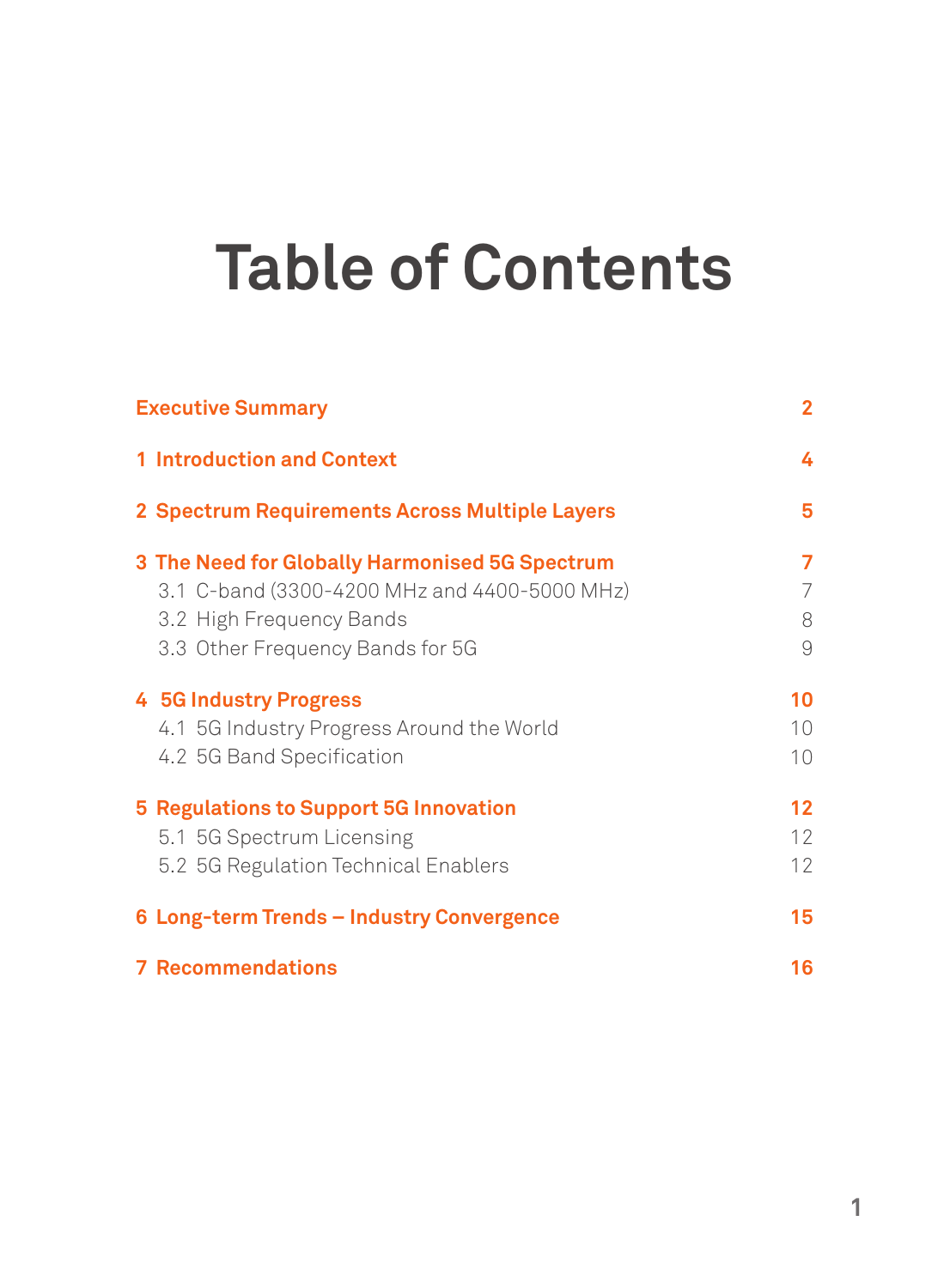## **Executive Summary**

### 5G: not just faster, but a new paradigm

5G is the next generation of mobile and wireless broadband technology, capable of ultra-fast speeds, low latency and excellent reliability. 5G networks will deliver fixed and mobile broadband services to end users "on the go", at home or in the office. The 5G New Radio (5G NR) interface, with capability for low latency and ultra-reliable connections will address a massive number of devices with very different connectivity requirements that make up the Internet of Things (IoT), including industrial applications, advanced logistics and utility networks.

### Multi-layer spectrum to meet different requirements

A multi-layer spectrum approach is required to address such a wide range of usage scenarios and requirements:

- The "Coverage and Capacity Layer" relies on spectrum in the 2 to 6 GHz range (e.g. C-band) to deliver the best compromise between capacity and coverage.
- The "Super Data Layer" relies on spectrum above 6 GHz (e.g. 24.25-29.5 and 37-43.5 GHz) to address specific use cases requiring extremely high data rates.
- The "Coverage Layer" exploits spectrum below 2 GHz (e.g. 700 MHz) providing wide-area and deep indoor coverage.

5G networks will leverage the availability of spectrum from these three layers at the same time: Administrations should focus on making available contiguous spectrum in all layers in parallel, to the greatest extent possible.

## The C-band is the primary band for the introduction of 5G globally with uplink coverage assistance from frequencies below 2 GHz

The C-band (3300-4200 and 4400-5000 MHz) is emerging as the primary frequency band for the introduction of 5G by 2020, providing an optimal balance between coverage and capacity for cost efficient implementation. The availability of at least 100 MHz channel bandwidth per 5G network with the adoption of massive MIMO will boost peak, average and cell edge throughput with affordable complexity. Lower frequencies already licensed for mobile use (e.g. 700, 800, 900, 1800 and 2100 MHz) may be exploited in combination with 3300- 3800 MHz (utilising the LTE/NR uplink co-existence feature of 3GPP standards) allowing operators to benefit from faster and cost-efficient deployment of C-band, thus delivering enhanced capacity without incurring network densification costs.

## The high frequencies will complement the lower frequencies by addressing specific use cases (e.g. WTTx and hotspot) requiring extremely high data rates

High frequencies (above 6 GHz) will also play an important role for 5G in meeting the ITU-R IMT-2020 vision: at least 800 MHz of contiguous spectrum per 5G network should be available to meet the 5G requirement of very high capacity, especially in hotspot areas as well as for fixed broadband fibre-like connectivity ("WTTx").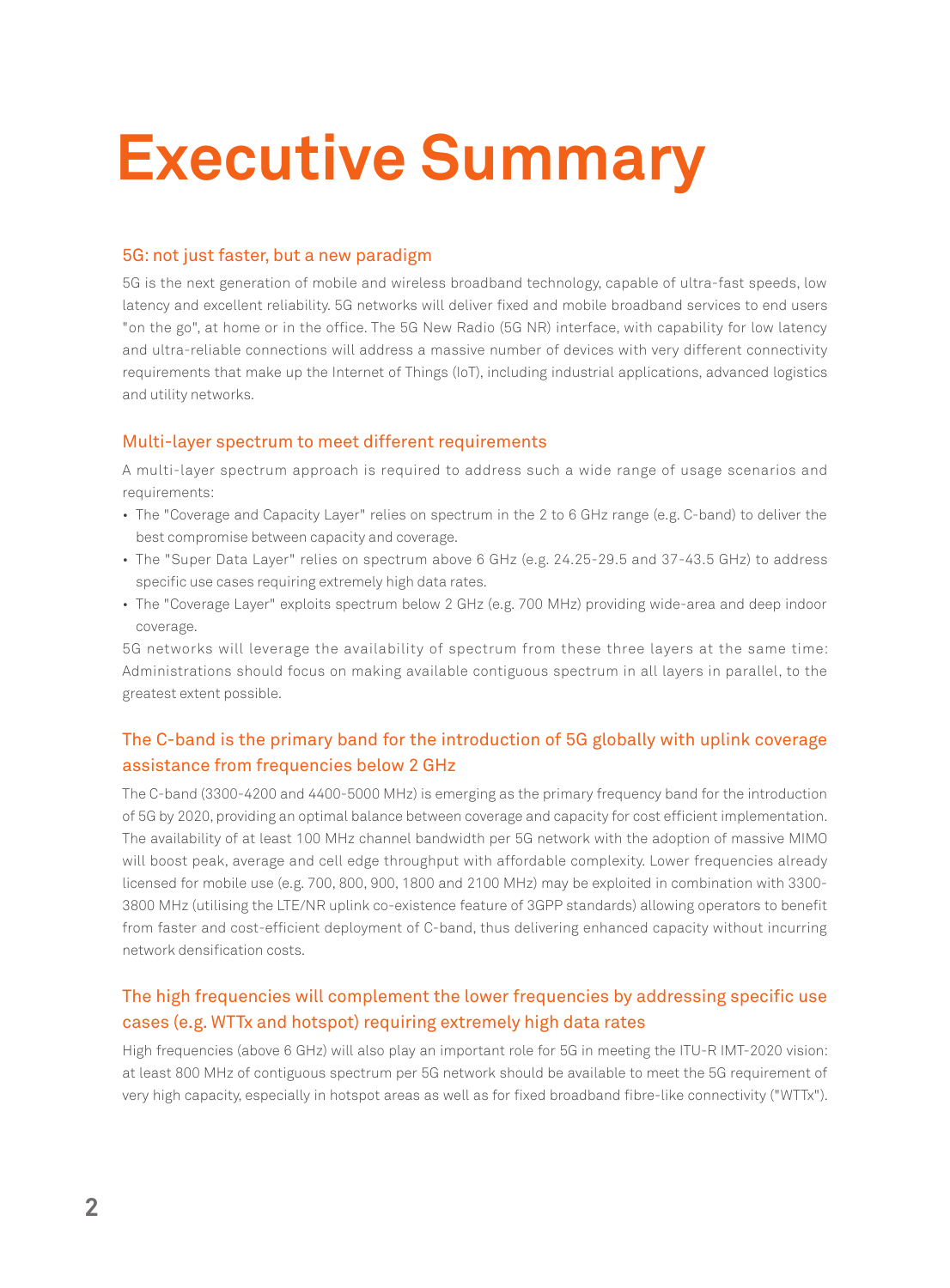The 24.25–29.5 GHz and the 37-43.5 GHz bands are the most promising for 5G deployments requiring coordinated efforts from all regions and countries to reach a global harmonisation for 5G use.

### 3GPP specifications work: full steam ahead

3GPP has already identified initial bands for the 5G NR as well as band combinations for LTE/NR uplink coexistence and dual connectivity. Release 15 of the 3GPP 5G NR specifications will be ready by June 2018, which will support the launch of commercial networks from 2020 in leading markets including Europe, China, Japan, South Korea and USA. Several key technological innovations are being introduced in the 3GPP Release 15 specifications and are being implemented and tested in 5G trials.

### Regulatory frameworks need to support the 5G technology innovation

Regulatory frameworks for the available mobile communication bands need to be reviewed and new frameworks need to be established for 5G NR deployment in new frequency bands. These frameworks will facilitate innovation by removing any potential barriers to the introductions of key 5G innovations. For example:

- Regulatory frameworks should embrace the principle of technology and service neutrality ("generation neutral" regulations) for the smooth introduction of the latest available technologies and services in existing and new bands that will be made available for 5G,
- Regulatory masks should be revised to support the statistical nature of massive MIMO antenna systems,
- Incentives for network synchronisation in 5G networks should be considered,
- Provisions to support duplex flexibility should also be considered as the next step allowing for a more flexible use of the spectrum resource.

## Global harmonisation, technology and service neutrality and exclusive national licensing

A globally harmonised spectrum framework for 5G will enable economies of scale, facilitating cross-border coordination and roaming for end users. Consistent spectrum release timelines and harmonisation measures are key enablers for the success of 5G.

Licenses offering exclusive use of nationally available bandwidth remain the main and preferred authorisation model for accessing 5G spectrum, bringing certainty for investments, predictable network performance and quality for end-user connectivity.

### Regulations should support short- and long-term industry convergence

IMT networks are providing the platform to serve a growing number of vertical industries. Regulations should not add constraints to the introduction of such platforms (e.g. NB-IoT, C-V2X, IMT for trunking and PPDR, etc.). Regulators should also consider facilitating forward-looking strategies to support the convergence between TV broadcasting networks and IMT systems. The future use of UHF spectrum will be an important issue at WRC-23, with key discussions starting from WRC-19.

One of the core targets of 5G is to provide wireless connectivity to vertical industries: more so than improving performance from previous generations of mobile technologies. The success of 5G will therefore depend on positive collaboration between the telecoms industry and a broad range of potential industrial users of 5G networks, reaching beyond the telecoms sector.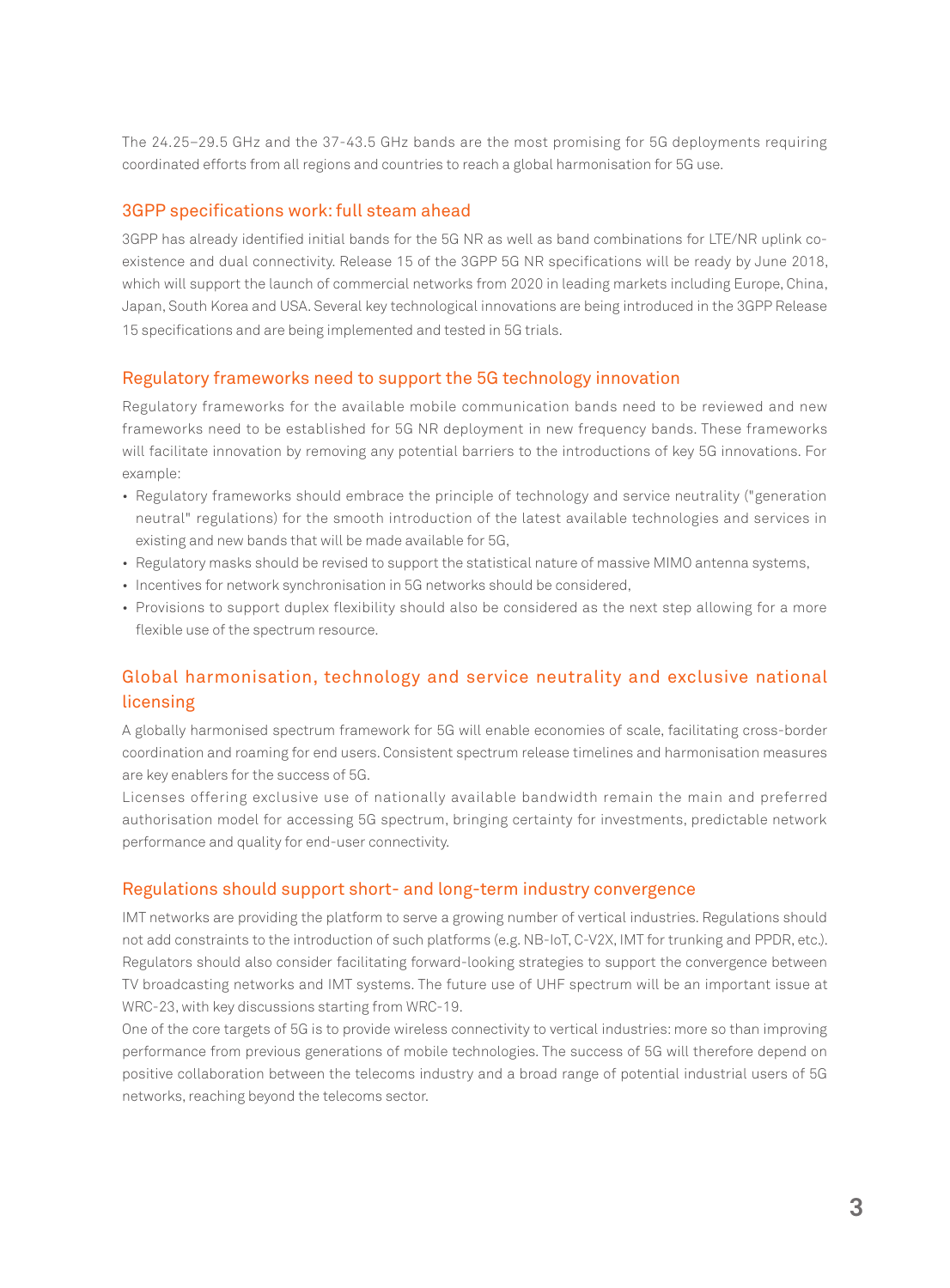## **1 Introduction and context**

5G networks are emerging not only as the foundation for advanced communication services, but also as the infrastructure supporting socio-economic development and driving industrial digital transformation. Spectrum and regulation play a fundamental role in making 5G a success, ensuring timely availability of the spectrum under appropriate conditions to allow the wireless market to respond to consumer and industrial demand for services. This position paper presents Huawei's insights and recommendations on 5G spectrum and regulations impacting the allocation of frequency bands.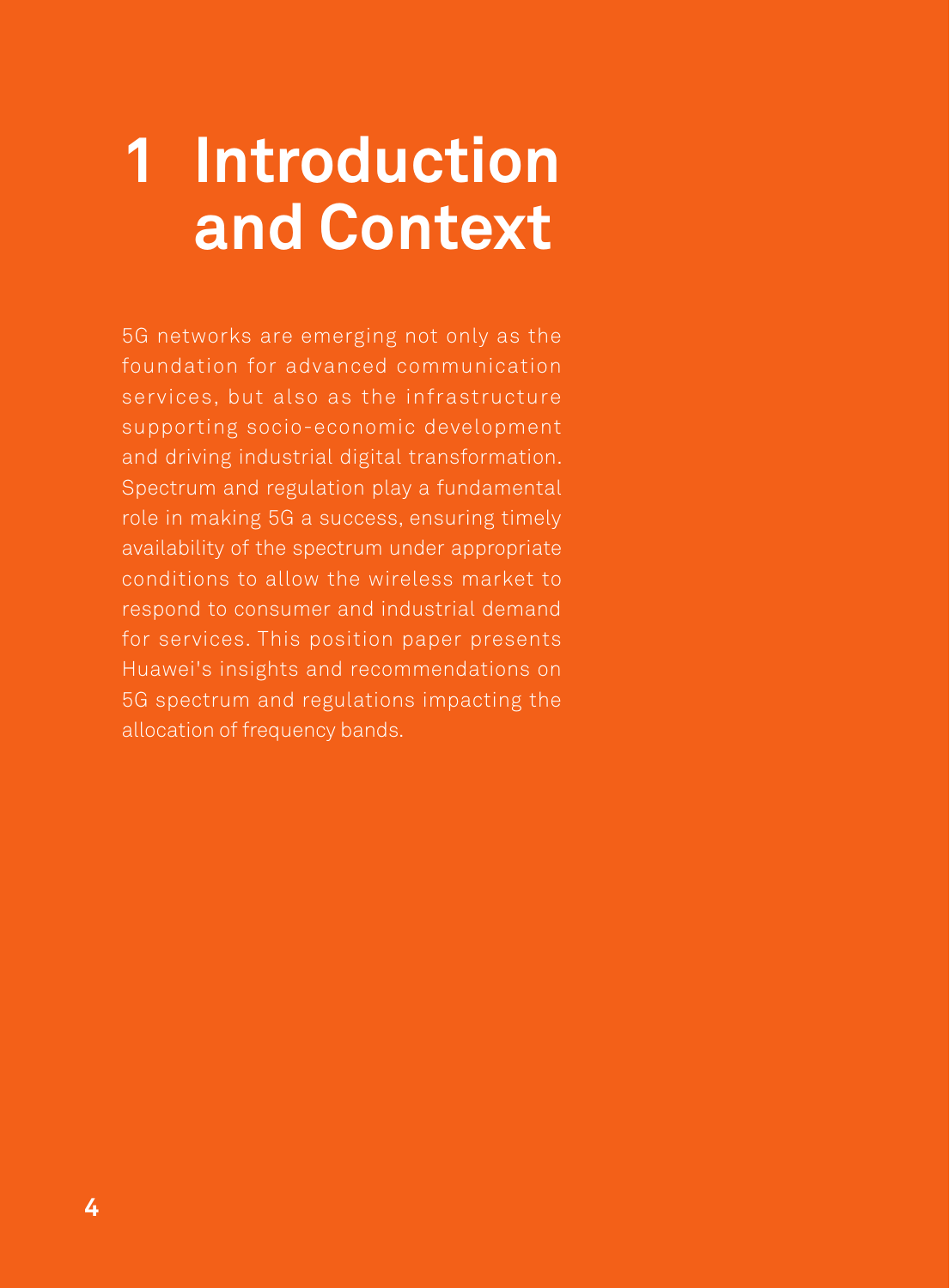## **2 Spectrum requirements across multiple layers**

The ITU-R IMT-2020 (5G) Vision<sup>1</sup> includes three usage scenarios: Enhanced Mobile Broadband (eMBB), Massive Machine Type Communications (mMTC) and Ultra-Reliable and Low Latency Communications (URLLC). It also specifies the key capabilities of IMT-2020 (Figure 1), which contain great improvements in comparison with the previous generation of IMT systems.



Figure 1: IMT-2020 usage scenarios and key capabilities *Source: ITU-R*

1 Recommendation ITU-R M.2083, "IMT Vision – Framework and overall objectives of the future development of IMT for 2020 and beyond"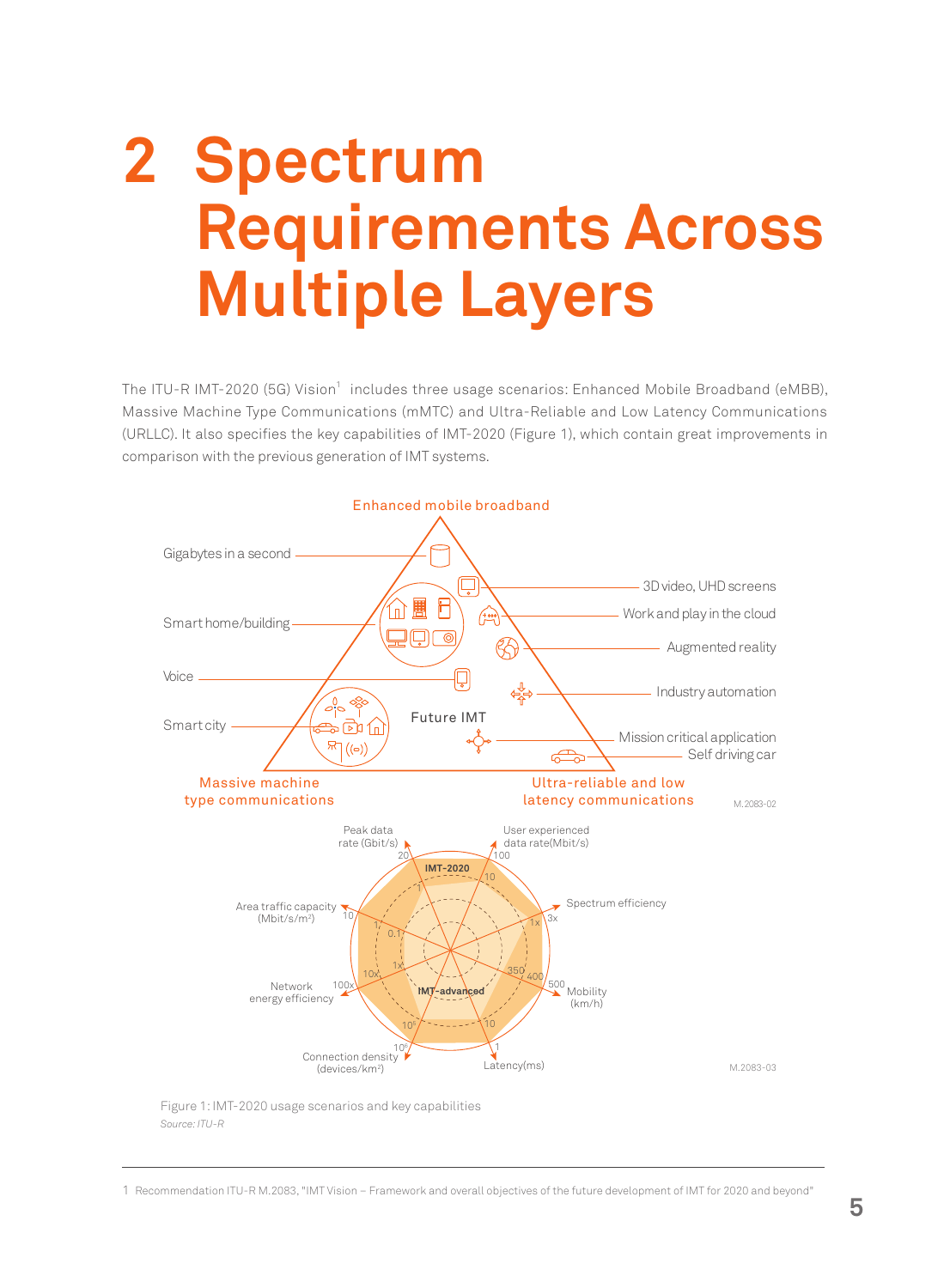To address diversified requirements from the envisioned 5G usage scenarios, 5G needs access to "high", "medium" and "low" frequencies (Figure 2), exploiting specific characteristics of different portions of the spectrum: frequencies between 2 and 6 GHz (e.g. 3300-3800 MHz) in combination with frequencies below 2 GHz (e.g. 700 MHz) and above 6 GHz (e.g. 24.25-29.5 and 37-43.5 GHz). A sufficient amount of harmonised spectrum in each layer should be made available by national regulators in a timely manner to enable mobile operators to deliver 5G services.



Figure 2: Multi-layer frequencies approach for 5G usage scenarios *Source: Huawei*

Bands below 6 GHz are crucial to support most 5G use scenarios in a wide-area. The 3300-4200 and 4400- 5000 MHz frequency ranges are suitable to deliver the best compromise between wide-area coverage and good capacity. For the early deployment of 5G, at least 100 MHz contiguous spectrum bandwidth from the C-band should be assigned to each 5G network in order to support user experienced data rate of 100 Mbps anywhere anytime and other 5G technical requirements.

Low frequencies (below 2 GHz) will continue to be essential to extend the 5G mobile broadband experience to wide areas and in deep indoor environments; mMTC and URLLC usage scenarios will also greatly benefit from the low frequencies' extended coverage. The available low frequency bands (e.g. 700, 800, 900, 1800 and 2100 MHz) may be exploited for LTE/NR uplink spectrum sharing in combination with NR on the C-band to allow operators to ensure faster and cost-effective deployment of C-band.

High frequencies (above 6 GHz) will prove indispensable for providing additional capacity and delivering the extremely high data rates required by some 5G eMBB applications. At least 800 MHz per network of contiguous spectrum bandwidth from high frequencies is recommended for the early deployment of 5G.

The assignment of contiguous wide spectrum bandwidth in each layer reduces system complexity associated with carrier aggregation, which will improve energy efficiency and reduce network cost.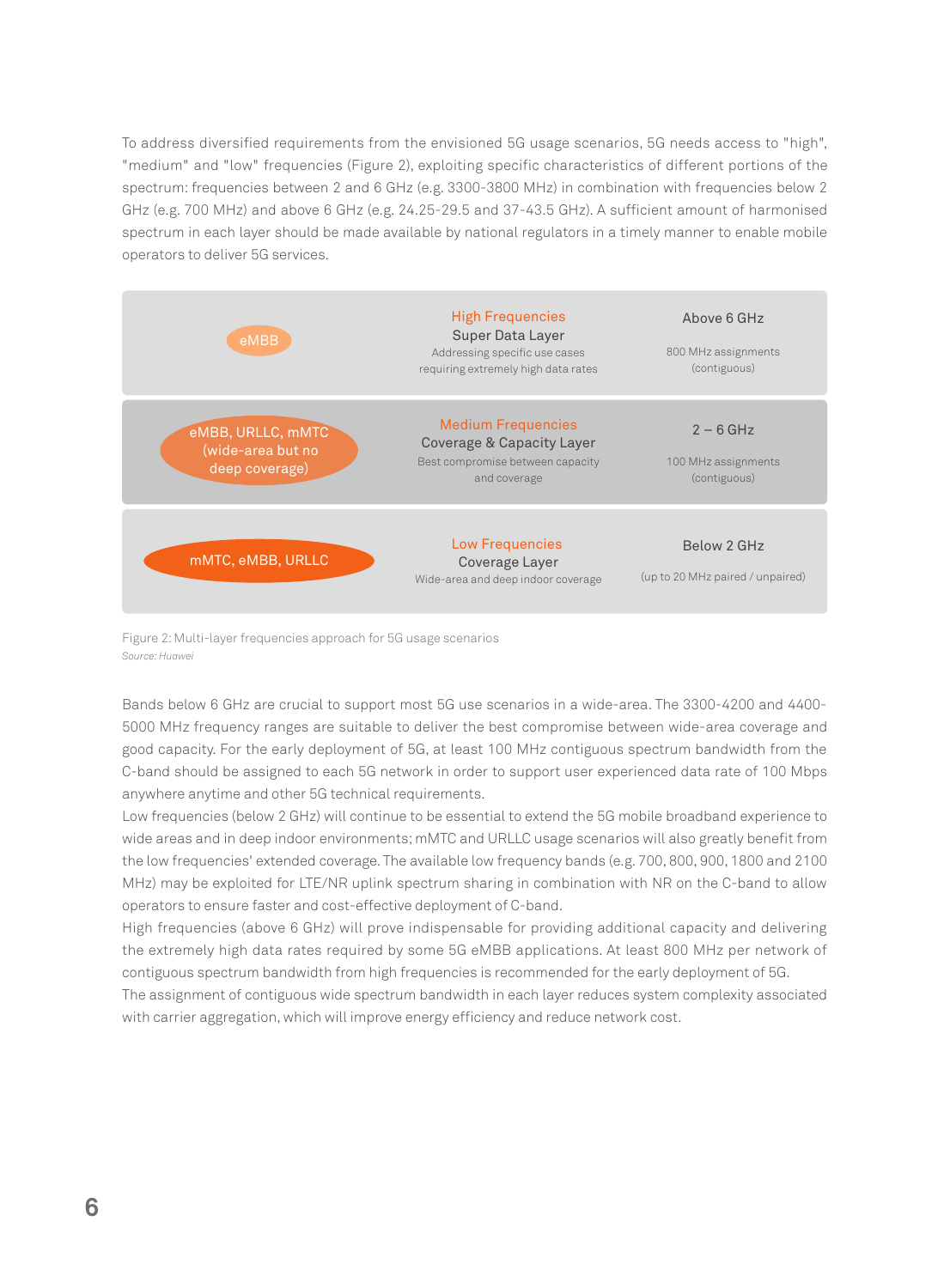## **3 The Need for globally harmonised 5G spectrum**

Spectrum harmonisation continues to be important for the mobile industry in the 5G era. Globally harmonised spectrum enables economies of scale and facilitates cross-border coordination and roaming for end users: a critical factor for the initial deployment of 5G. Regulators and the industry should take immediate action towards the following objectives:

1. Spectrum should be allocated to Mobile Service on a primary/co-primary basis globally or regionally,

2. Consistent frequency arrangements (including band plan and duplexing mode) should be adopted across all markets,

3. Consistent regulatory frameworks should be strived for – same technical conditions should govern the use of particular frequency bands (e.g. emission masks ensuring sharing and coexistence with other services in the same band or in adjacent bands),

4. Harmonised standards: the same technology standard should be adopted. ITU-R Working Party 5D is leading the development of IMT-2020 standards and the mobile industry is working on 3GPP 5G NR as the harmonised standard for 5G.

### 3.1 C-band (3300-4200 MHz and 4400-5000 MHz)

Spectrum availability for IMT in the 3300-4200 and 4400-5000 MHz ranges is increasing globally. The 3400- 3600 MHz frequency band is allocated to Mobile Service on a co-primary basis in almost all countries throughout the world. Administrations will make available different portions of the 3300-4200 and 4400- 5000 MHz ranges at different times, incrementally building large contiguous blocks.

The 3GPP 5G NR specification will support 3300-3800 MHz from the start, using a TDD access scheme. In line with the release plans from many countries, the 3300-3800 MHz band will be the primary 5G band with greatest potential for global harmonisation over time: it is recommended that at least 100 MHz of contiguous bandwidth from this band be allocated to each 5G network.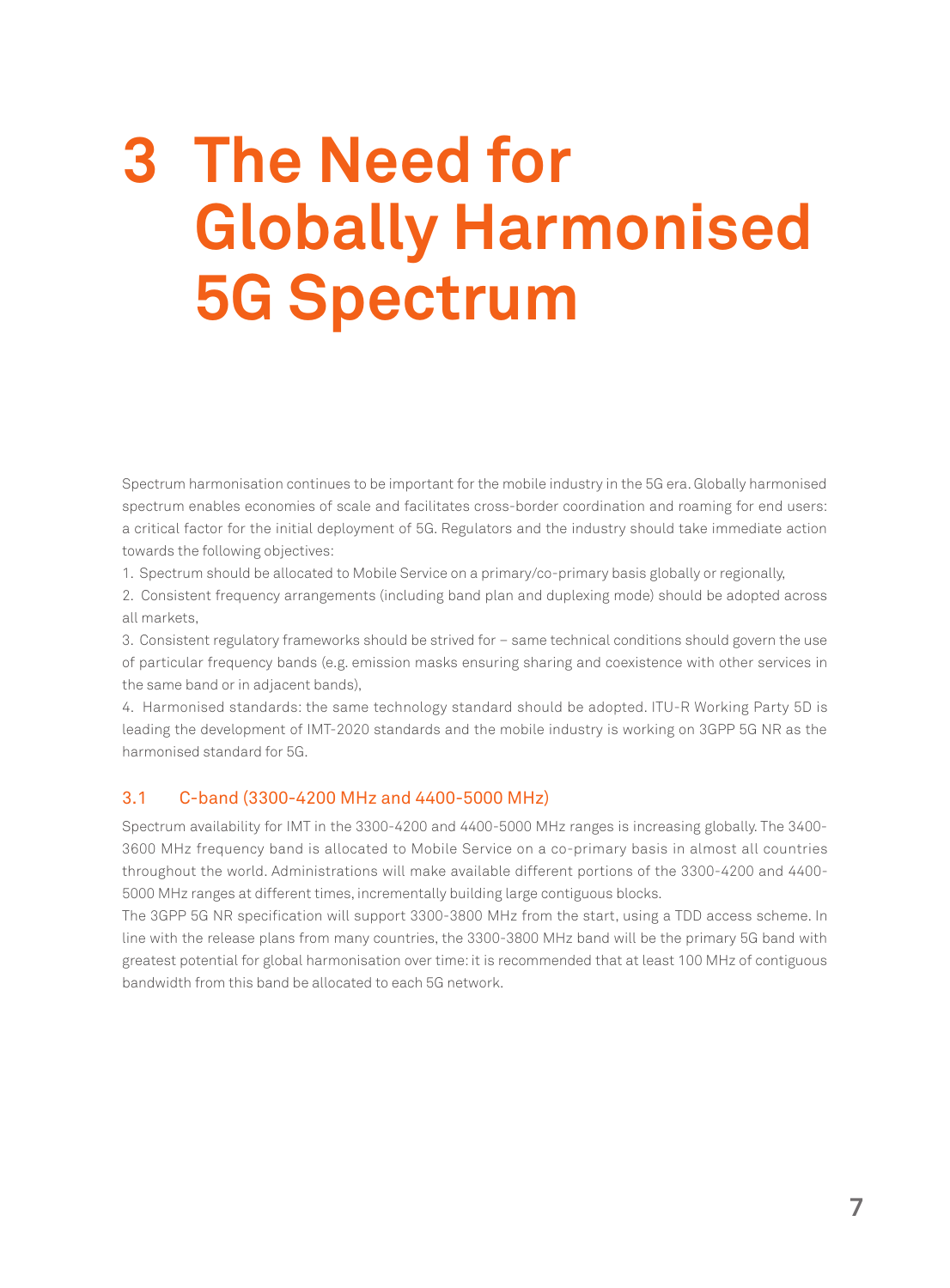

Figure 3: Global availability and planning of the 3300-4200 MHz and 4400-5000 MHz frequency ranges *Source: Huawei*

In order to take advantage of the harmonized technical specification – the 3GPP 5G NR specification for 3300-3800 MHz band, regulators are recommended to adopt a frequency arrangement with an aligned lower block edge of usable spectrum and harmonized technical regulatory conditions, at least in countries of the same Region.

The 5G NR ecosystem of 3300-3800 MHz is expected to be commercially ready in 2018<sup>2,3</sup>. As a first step, it is highly recommended that countries allocate 3300-3800 MHz or a portion of it and make it available for 5G with consistent timelines and regulatory frameworks (i.e. frequency arrangements and emission masks). Work is ongoing in CEPT ECC PT1 towards the development of the regulatory technical conditions for the 3400-3800 MHz for 5G in Europe, and the final decisions will be published in June 2018 and will represent an important reference also for countries from other regions.

## 3.2 High frequency bands

The World Radiocommunication Conference 2015 (WRC-15) paved the way for the future development of IMT on higher frequency bands by identifying several frequencies for study within the 24.25-86 GHz range (Figure 4) for possible identification for IMT under Agenda Item 1.13 of WRC-19. The 24.25-27.5 and 37-43.5 GHz bands are prioritised within the ongoing ITU-R work in preparation for WRC-19; all regions and countries are recommended to support the identification of these two bands for IMT during WRC-19 and should aim to harmonise technical conditions for use of these frequencies in 5G.

| Group 30                        | Group 40                                      | Group 50                                                 | <b>Group 70/80</b>              |
|---------------------------------|-----------------------------------------------|----------------------------------------------------------|---------------------------------|
| (GHz)                           | (GHz)                                         | (GHz)                                                    | (GHz)                           |
| $24.25 - 27.5$<br>$31.8 - 33.4$ | $37 - 40.5$<br>$40.5 - 42.5$<br>$42.5 - 43.5$ | $45.5 - 47$<br>$47 - 47.2$<br>$47.2 - 50.2$<br>50.4-52.6 | 66-71<br>$71 - 76$<br>$81 - 86$ |

Figure 4: Candidate frequency bands of WRC-19 Agenda Item 1.13

The frequency band of 27.5-29.5 GHz, though not included in the WRC-19 Agenda Item 1.13, is considered for 5G in the USA, South Korea and Japan.

3 China IMT-2020 Promotion Group, "IMT-2020 Trial Progress", a key note speech at the PT-EXPO China, September 2017

<sup>2</sup> GSA White Paper: "The future development of IMT in 3300-4200 MHz band", June 2017. https://gsacom.com/.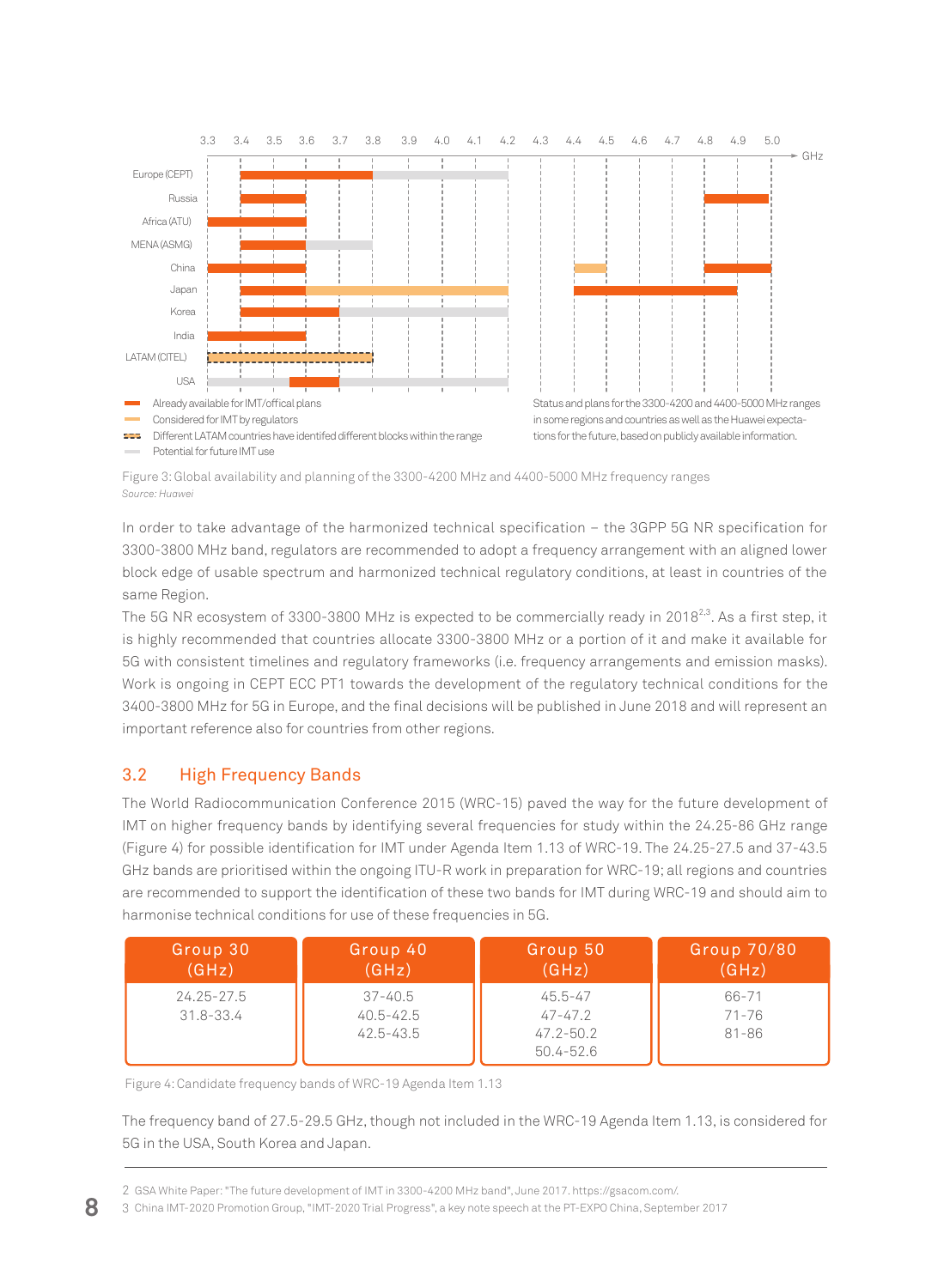The 24.25-29.5 and 37-43.5 GHz ranges are the most promising frequencies for the early deployment of 5G millimetre wave systems, and several leading markets are considering portions of these two ranges for early deployments (Figure 5), and the two ranges are also being specified in 3GPP Release 15 based on a TDD access scheme 4. It is recommended that at least 800 MHz of contiguous spectrum per network from these ranges be assigned for the early deployment of 5G. For countries that plan to release 26.5-27.5 GHz as first step, it is recommended that at least 400 MHz of contiguous spectrum per network be assigned; the remaining 24.25-26.5 GHz should be allocated as soon as practicable and specific provisions should be added to avoid fragmented assignments across the overall 24.25-27.5 GHz range.



Figure 5: Frequency bands for early deployment of 5G millimetre wave systems *Source: Huawei*

CEPT ECC PT1 is developing regulatory technical conditions for the 24.25-27.5 GHz band for mobile use in Europe, which may differ from the conditions agreed for 27.5-28.35 GHz in the USA. If this happens, it would be difficult to achieve spectrum harmonisation. Many other countries will decide the regulatory technical conditions for 24.25-27.5 GHz after WRC-19 confirms the criteria to protect incumbent services. These factors may delay 5G NR ecosystem development for high frequency bands. Huawei encourages regulators to address these issues to allow the ecosystem over high frequency bands to be ready from 2020.

## 3.3 Other frequency bands for 5G

The L-band (1427-1518 MHz) is another 5G candidate band that has the potential to be allocated to mobile in most countries in the world. CEPT and CITEL regions have adopted the SDL (Supplemental Down Link) scheme for this band. The requirement for standalone operation in the band (both UL and DL transmissions) has emerged in some other regions. In the case of standalone 5G systems, a TDD access scheme is a potentially appropriate option, which can accommodate traffic asymmetry in the UL/DL directions with good potential for economies of scale. The same 5G NR equipment can serve both the TDD and SDL markets.

The 700 MHz band has already been harmonised for mobile in most countries. Europe plans to use this band for 5G. Over the long term, the other frequencies of UHF band (470-694/698 MHz) could also be used for mobile, while the USA has already started the process of transferring the band from broadcasting to mobile service.

4 3GPP RP-172115, "Revised WID on New Radio Access Technology"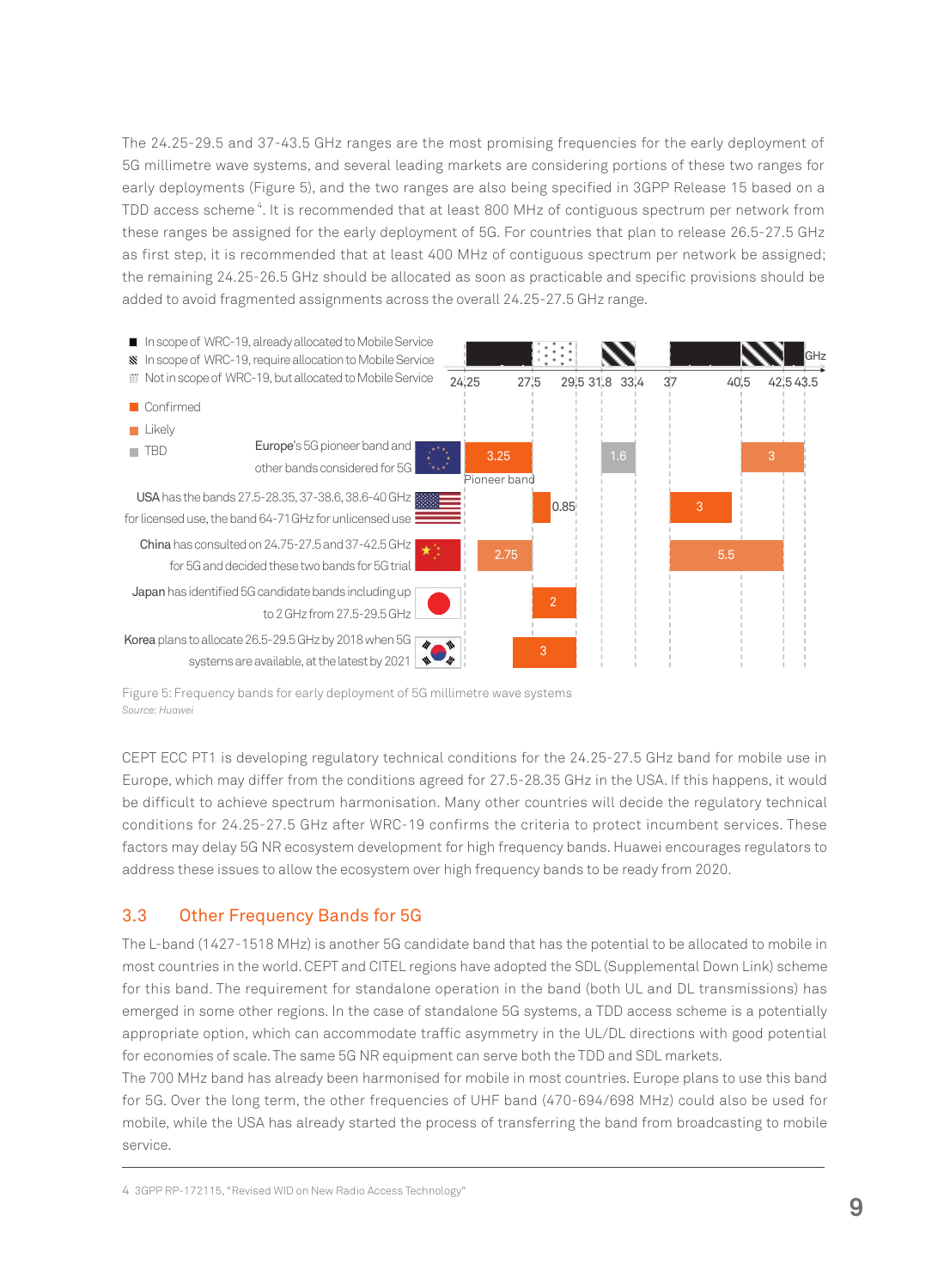# **4 5G industry Progress**

## 4.1 5G industry progress around the world

As shown in Figure 6, large scale 5G trials have started globally, and commercial rollouts are being planned in leading markets.



Figure 6: 5G trial and commercial spectrum plan in leading markets by 2020 *Source: 2017 Q2 announcements of respective 5G promotion organizations in key countries or regions*

## 4.2 5G Band Specification

The development of the 3GPP specifications is proceeding rapidly to support the timelines that have been defined in leading markets. Specifications for the 5G initial bands and for associated band-combinations will be finalised by the end of 2017 for the non-standalone scenario of 5G deployment. The full set of 5G specifications will be finalised in June 2018 addressing both non-standalone and standalone scenarios. The following tables<sup>5</sup> show the 5G NR frequency bands that are being specified in 3GPP.

### New bands for the introduction of NR

| New bands                                            | Supporting operators                                                                                                                                                                       |
|------------------------------------------------------|--------------------------------------------------------------------------------------------------------------------------------------------------------------------------------------------|
| Band n77 (3300-4200 MHz)<br>Band n78 (3300-3800 MHz) | NTT DOCOMO, KDDI, Softbank Mobile, China Mobile, China<br>Unicom, China Telecom, KT, SK Telecom, LG Uplus, Etisalat,<br>Orange, Telecom Italia, British Telecom, Deutsche Telekom, Telstra |

5 3GPP RP-172115, "Revised WID on New Radio Access Technology"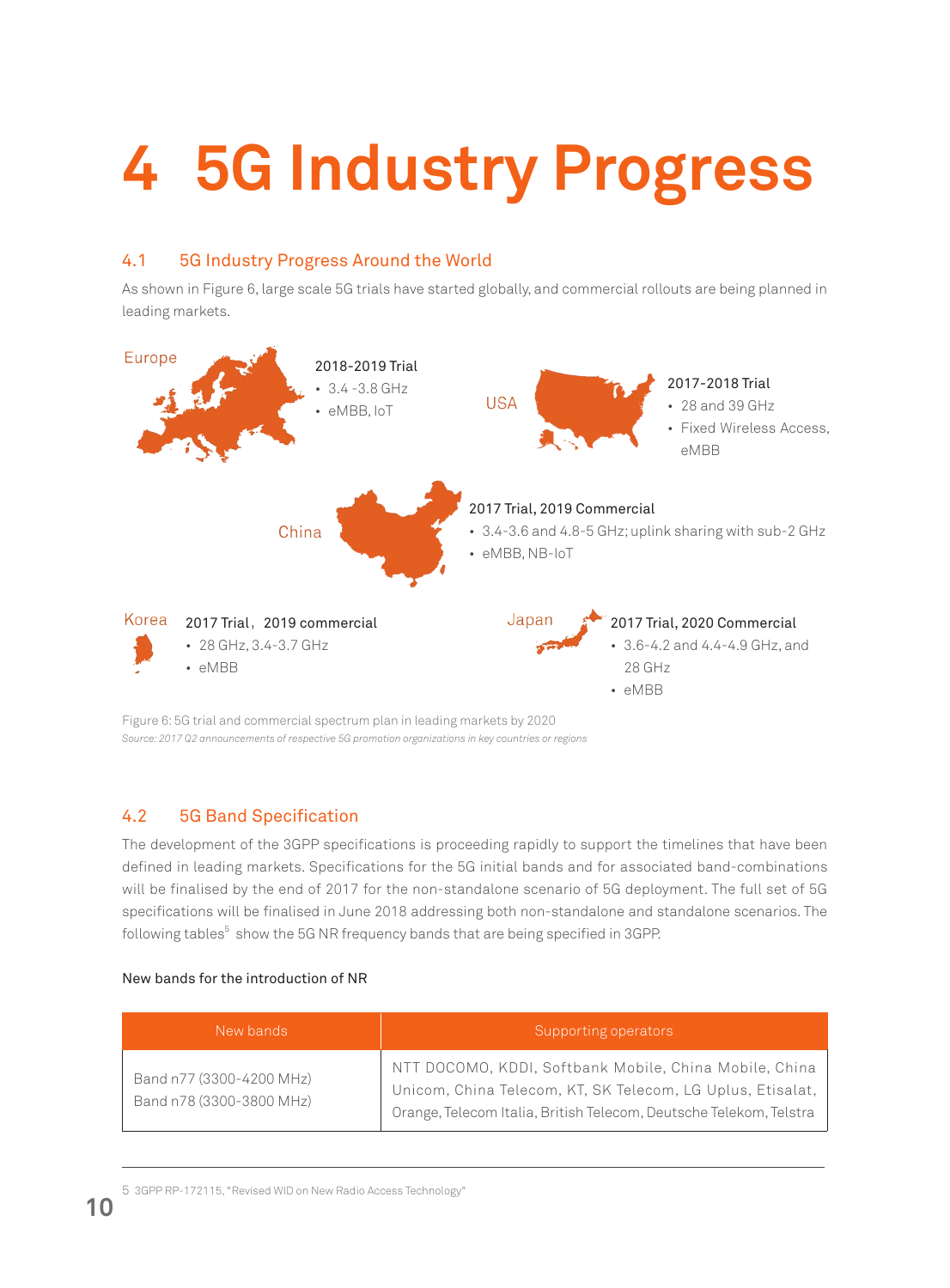| New bands                                               | Supporting operators                                                                                                                                                             |
|---------------------------------------------------------|----------------------------------------------------------------------------------------------------------------------------------------------------------------------------------|
| Band n79 (4400-5000 MHz)                                | NTT DOCOMO, KDDI, Softbank Mobile, China Mobile, China<br>Unicom, China Telecom                                                                                                  |
| Band n257 (26.5-29.5 GHz)<br>Band n258 (24.25-27.5 GHz) | NTT DOCOMO, KDDI, Softbank Mobile, China Mobile, KT, SK<br>Telecom, LG Uplus, Etisalat, Orange, Verizon, T-mobile, Telecom<br>Italia, British Telecom, Deutsche Telekom, Telstra |
| Band n260 (37-40 GHz) *                                 | AT&T, Verizon, T-mobile                                                                                                                                                          |

\* 3GPP agreed to develop specification for the frequency band of 37-43.5 GHz. A new band number is expected to be created in the near future.

### Bands combinations for LTE/NR uplink co-existence

3GPP has also agreed upon a number of LTE-NR sharing combinations where the UL direction of some low frequency bands (e.g. 700, 800, 900, 1800 and 2100 MHz) is paired with the 3300-3800 MHz band.

| Bands for LTE/NR uplink co-existence          | Supporting operators                                           |
|-----------------------------------------------|----------------------------------------------------------------|
| 1710-1785MHz (UL) / 3300-3800 MHz (DL&UL)     | China Telecom, China Unicom, China Mobile,<br>Deutsche Telekom |
| 832-862MHz (UL) / 3300-3800 MHz (DL&UL)       | Orange, Telefonica, Etisalat, Deutsche Telekom                 |
| 880-915MHz (UL) / 3300-3800 MHz (DL&UL)       | China Mobile                                                   |
| 703-748MHz (UL) / 3300-3800 MHz (DL&UL)       | Orange, Telefonica, Etisalat                                   |
| 1920-1980MHz (UL) / 3300-3800 MHz (DL&UL)     | China Telecom                                                  |
| 2496-2690MHz (TDD UL) / 3300-3800 MHz (DL&UL) | China Telecom                                                  |

### Band combinations for LTE/NR dual connectivity

3GPP has identified more than 300 band-combinations for LTE/NR (Dual Connectivity)<sup>6</sup> by its meeting in October 2017. Several categories are being defined, based on the number of LTE and/or 5G NR component carriers (CC) to be combined, including 4 combinations for non-standalone uplink sharing, 86 combinations for LTE 1 CC + NR 1 band, 118 combinations for LTE 2 CC + NR 1 band, 74 combinations for LTE 3 CC + NR 1 band, 25 combinations for LTE 4 CC + NR 1 band, 1 combination for LTE 5 CC + NR 1 band, 13 combinations for LTE 1 CC + NR 2 CC, 7 combinations for LTE 2 CC + NR 2 CC, 4 combinations for LTE 3 CC + NR 2 CC, and 1 combination for LTE 4 CC + NR 2 CC.

In addition, 3GPP also agreed to reuse existing LTE band numbers for future long term migration from LTE to NR in the respective bands.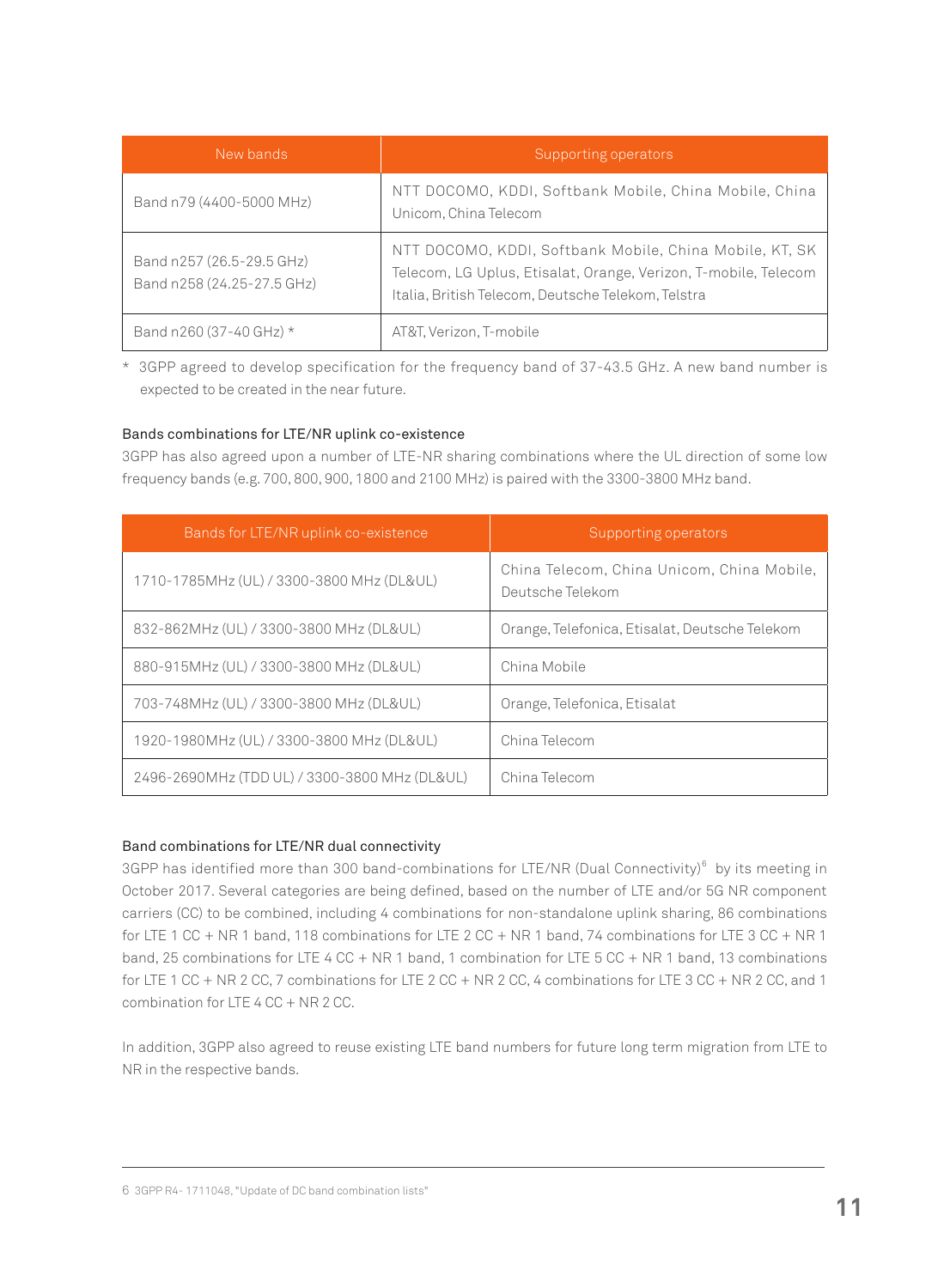## **5 Regulations to support 5G innovation**

## 5.1 5G Spectrum Licensing

Spectrum management and regulations have a direct impact on 5G commercialization and service provision.

#### Exclusive assignments nationwide

Given the large-scale investment in new nationwide networks that is required for 5G, there is still a need for operators to have exclusive<sup>7</sup> access to spectrum for 5G, as has been the case for 3G and 4G. This is of critical importance to avoid undermining investment certainty due to the lack of guarantee concerning spectrum quality which will inevitably translate into unpredictable quality of experience for end users.

At the same time appropriate incentives, including reasonable spectrum pricing, will play a fundamental role in maintaining the flourishing development trend in the mobile industry while promoting rapid 5G deployment.

#### Generation-neutral

Spectrum assignment for specific mobile technologies (e.g. 2G, 3G and 4G), and in some countries for specific services (e.g. voice, data, broadband access), can no longer keep up with the speed of market demand for new network capabilities and for new services with enhanced performance.

The principle of service and technology neutrality is a best practice that has been followed by many countries, including the most advanced markets. Such an approach has allowed operators to swiftly respond to the changes in market demands with tangible benefits for end users.

### 5G duplexing mode

The 5G duplexing mode will develop towards more flexibility to provide the 5G network with better adaption to service requirements from the spectrum perspective.

### 5.2 5G Regulation Technical Enablers

5G networks and devices will embrace many new features, exploiting the latest technical innovations. Some innovations provide an opportunity for regulators to adjust regulations for more efficient and flexible spectrum utilisation.

### LTE/NR uplink spectrum sharing

An important feature of the 3GPP Release 15 standard resides in the ability for LTE and 5G NR to co-exist and share the same low frequency bands without having to fully free those bands from LTE use. In the initial stage of 5G deployment, the new bands likely to be made available for 5G are higher in frequency (e.g. C-band) and support less sub-frames for uplink than most existing 2G/3G/4G bands. Such bands will therefore have more uplink coverage limitations compared to existing bands.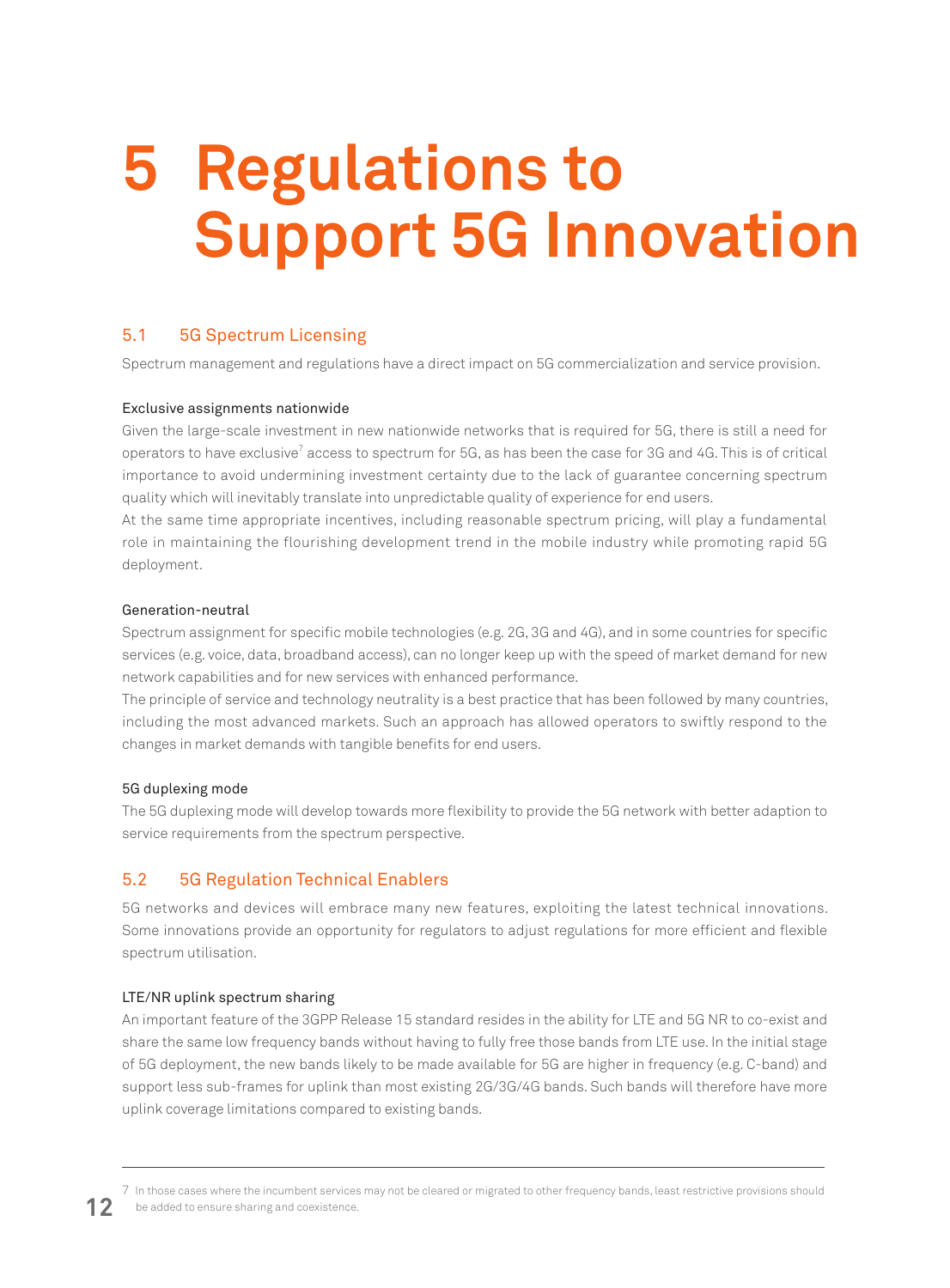

Figure 7: LTE/NR uplink spectrum sharing to extend 5G coverage at higher frequencies (e.g. C-band), accelerate deployment and reduce cost *Source: Huawei*

With the uplink spectrum sharing between LTE and 5G NR, transmissions across 5G NR uplinks and downlinks can occur at higher frequency bands (e.g. C-band), while the 5G NR uplink can also exploit spectrum resources in lower frequency bands that the operator has been using for LTE (e.g. 700, 800, 900, 1800 and 2100 MHz). This scheme allows improved uplink coverage at higher frequencies leading to a considerably faster and more cost efficient 5G NR deployment with more efficient and flexible use of all spectrum assets.

#### Massive MIMO

Massive MIMO is a key 5G feature which uses the beamforming technique to focus signals on each user, thereby increasing data rates, and reducing interference. It adopts large-scale antenna arrays that can control the width and tilt, both vertical and horizontal, for 3D beamforming. With the application of massive MIMO, regulatory masks should be revised to support the statistical nature of massive MIMO antenna systems, and spectrum regulation management should be enhanced taking into account time, spatial and direction domains.



Figure 8: Massive MIMO affordable complexity *Source: Huawei*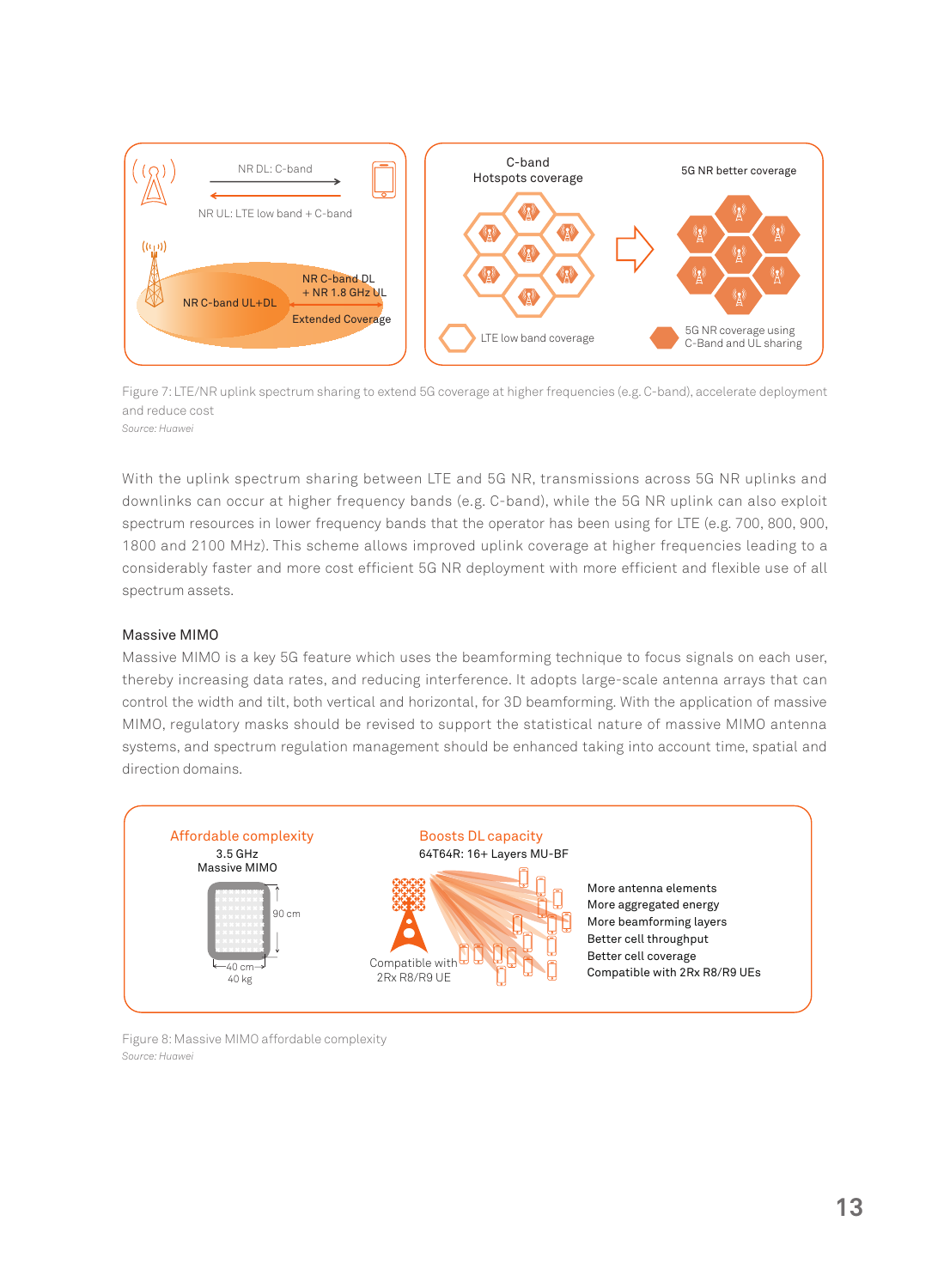#### Network synchronization (inter-operator)

Network synchronisation has been successfully implemented in 4G TDD networks ensuring efficient use of spectrum resources by avoiding guard bands between operators' assignments. Similarly, inter-operator synchronisation and alignment of uplink/downlink transmissions (slot and frame synchronization) is also necessary for efficient deployment of 5G NR networks in unpaired assignments. Therefore, regulation should facilitate the potential for networks' synchronization in 5G to make the best use of the valuable spectrum resources.

#### Duplex flexibility

Duplex flexibility is another important feature in 3GPP 5G standardisation providing flexible and dynamic use of paired and unpaired frequencies. The duplex flexibility will allow smooth adaptation to the service requirements by allowing the DL spectrum resource to be used for UL transmission and vice versa. The general concept of this fully flexible radio interface design will be introduced in 3GPP Release 15 specifications. The related band definition is likely to be part of Release 16 specifications.

Given the expected regulatory implications, the analysis at regulatory side should start in the near future in order to prepare regulatory frameworks when the duplex flexibility feature becomes available.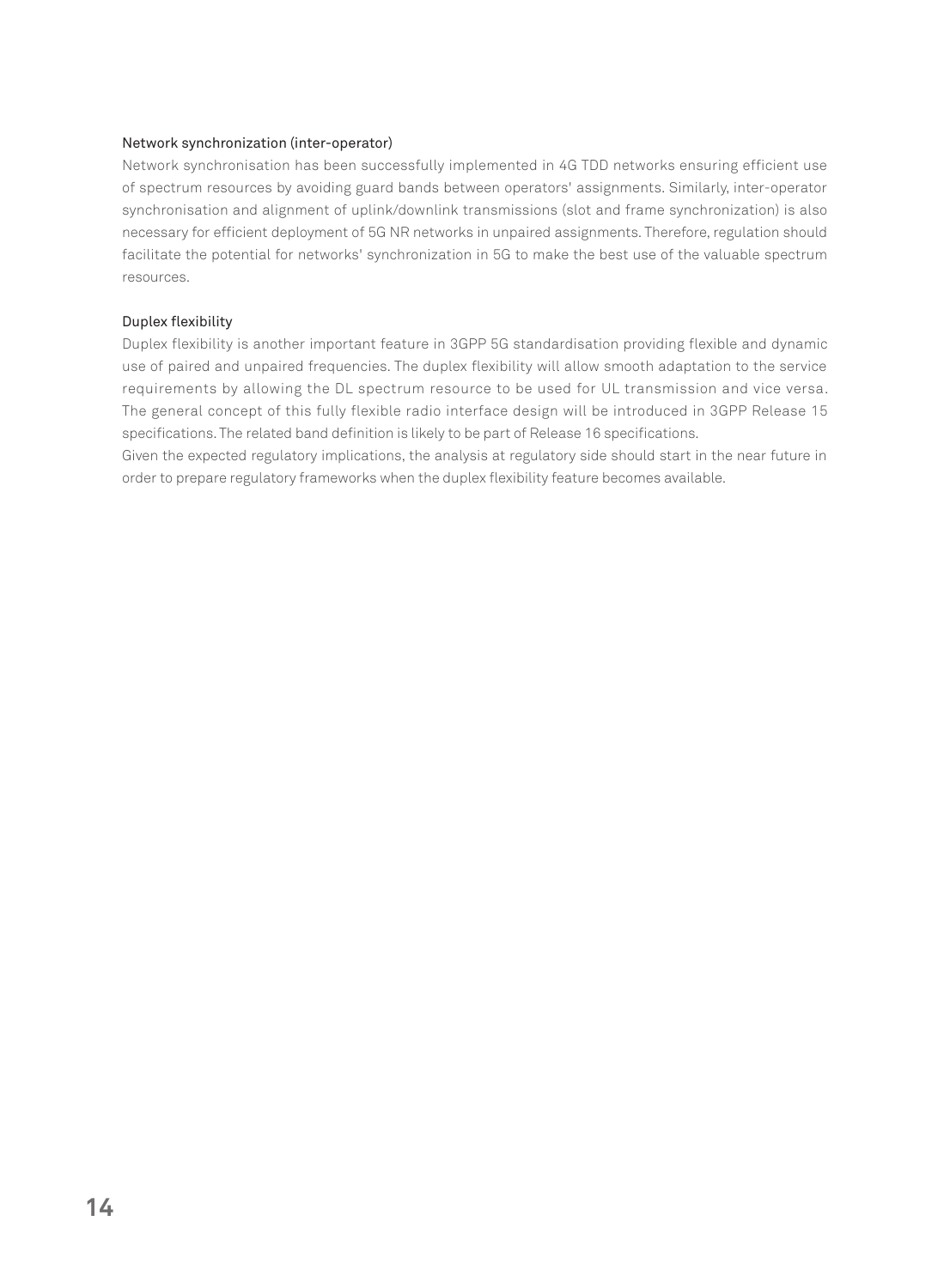## **6 Long-term Trends – Industry Convergence**

### Cellular infrastructure support for multiple vertical industries

A key element of the 5G era is that mobile networks will evolve to support the varying communications requirements of a diverse range of vertical end-users. Various industry-specific forecasts have been published illustrating how 5G will impact different vertical users. 5G cellular infrastructure will achieve a network performance tailored to the needs of individual vertical applications. Mobile network performance in terms of coverage, capacity, latency and reliability, can meet requirements from a variety of vertical markets such as smart metering, smart grids, autonomous driving, wideband PPDR, trunking and smart manufacturing in the context of Industry 4.0. The well-established global IMT ecosystem also brings tremendous new opportunities for rapid development in such vertical markets.

### Convergence in sub 1 GHz spectrum

With the development of advanced cellular technologies, convergence of mobile and broadcasting services is happening in the sub 1 GHz band. The 470-806 MHz range is currently mainly used for broadcasting. However, the same spectrum can be used by IMT technology to meet the requirements from TV broadcasting services as well as new multimedia services. This will bring new opportunities for both the broadcasting and mobile industries. Such concepts are being tested in China<sup>8</sup>, where the next generation terrestrial broadcasting network based on IMT technology is being tested for the combined delivery of broadcast TV as well as innovative bi-directional multimedia services.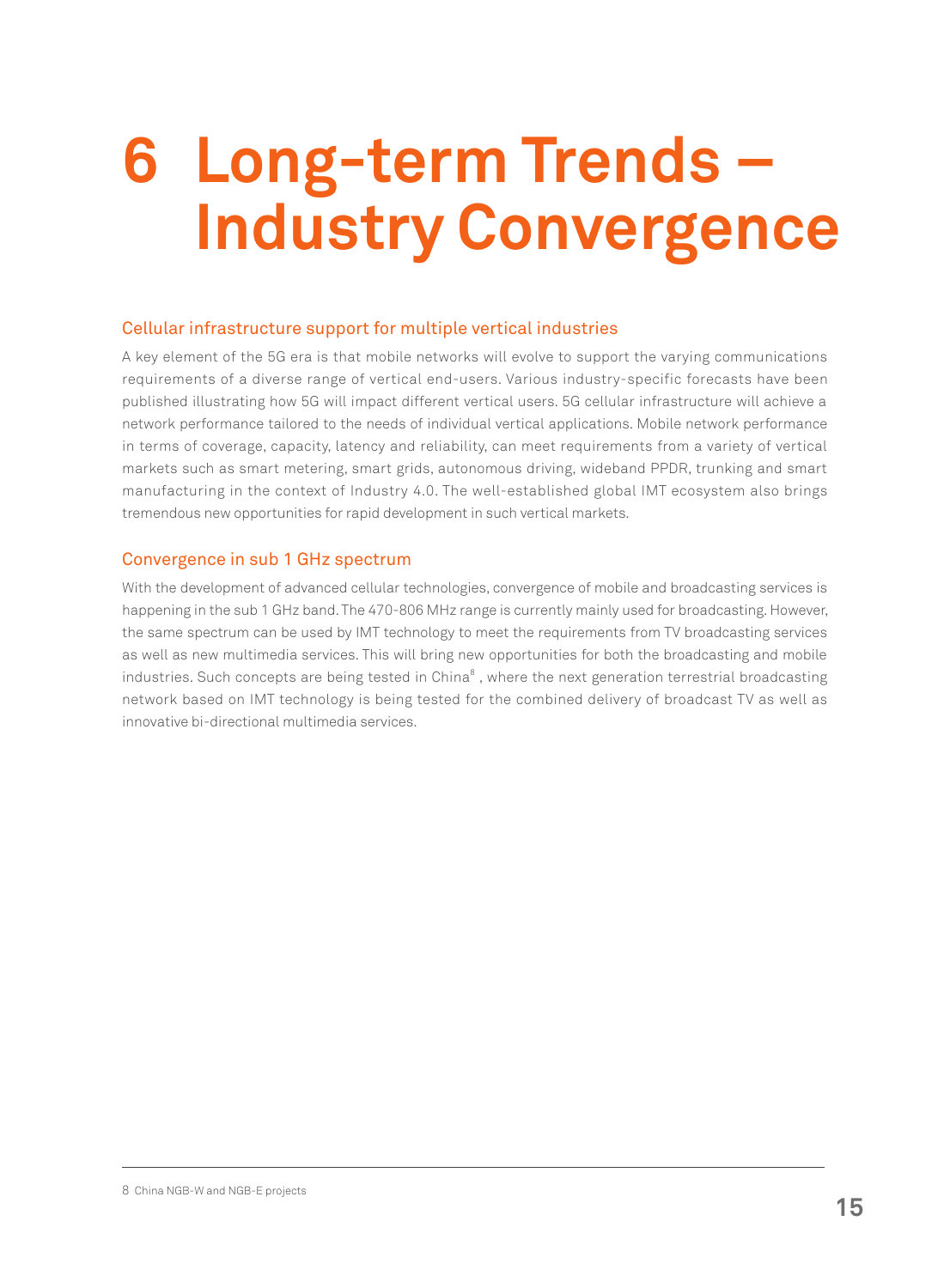## **7 Recommendations**

### Spectrum for the early deployment of 5G

Policy makers and regulators are recommended to harmonize the spectrum allocation for 5G.

- 1. Sub-6GHz early frequency band for 5G deployment: at least 100 MHz contiguous spectrum per network from the 3300-3800 and 4400-5000 MHz bands.
- 2. High frequency bands for the early deployment of 5G: at least 800 MHz contiguous spectrum
- 3. Use of low frequencies (e.g. 700, 800, 900, 1800 and 2100 MHz) in combination with C-band (LTE/NR uplink spectrum sharing) should be permitted.

## Policy and regulation for 5G

- 1. Nationwide exclusive licensing is the preferred authorisation model for 5G.
- 2. New spectrum assignments should be technology and service neutral.

### Future work

- 1. Development of the L-band and 470-694/698 MHz spectrum in the UHF band at regional level should be undertaken
- 2. Trends of industry convergence should be considered when defining long term spectrum
- 3. The WRC-19 key target is harmonisation of spectrum allocation for IMT above 24.25 GHz